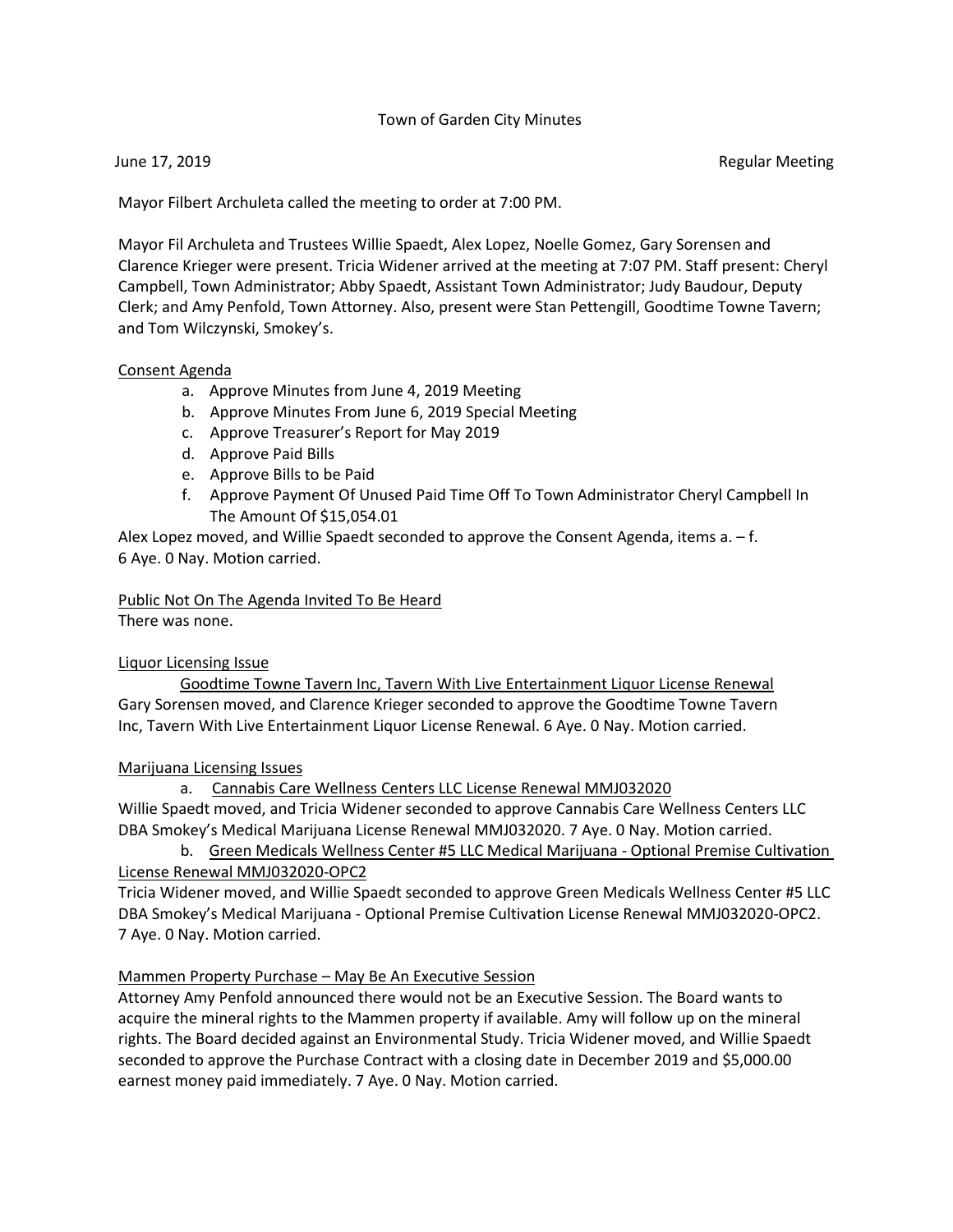## Approve Tree Care Grant Application For Gary Sorensen

Gary Sorensen recused himself. Alex Lopez moved, and Noelle Gomez seconded to approve the Tree Care Grant Application for Gary Sorensen in the amount of \$700.00. 6 Aye. 0 Nay. Motion carried.

## Consider Garden City Bench Design And Payment

Tricia Widener moved, and Alex Lopez seconded to approve the stone bench design created by Flowers for Three Greenhouse and the 50% deposit in the amount of \$1,199.00. 7 Aye. 0 Nay. Motion carried.

## Consider Purchase Of A Brick For The PTSD Monument

Tricia Widener moved, and Alex Lopez seconded to approve the purchase of a Garden City brick for the PTSD Monument in the amount of \$200.00. 7 Aye. 0 Nay. Motion carried.

## Consider Permanent Speed Bumps In The Alley Behind Greeley Hat Works

Town Administrator Cheryl Campbell reported that according to Chief Black, the temporary speed bumps are working to slow the traffic in the alley behind Greeley Hat Works. Alex Lopez moved, and Clarence Krieger seconded to approve permanent speed bumps in the alley behind Greeley Hat Works. 7 Aye. 0 Nay. Motion carried.

## Approve Adding Abby Spaedt As A Signer On The First Farm Bank Account

Clarence Krieger moved, and Tricia Widener seconded to add Assistant Town Administrator Abby Spaedt as a signer on the First Farm Bank account. 7 Aye. 0 Nay. Motion carried. Willie Spaedt moved, and Alex seconded to remove Town Administrator Cheryl Campbell as a signer on the First Farm Bank account. 7 Aye. 0 Nay. Motion carried.

# Consider Weld County Referral RES19-0008

Willie Spaedt moved, and Alex Lopez seconded to answer "no conflicts with our interests" to Weld County Referral RES19-0008. 7 Aye. 0 Nay. Motion carried.

## Consider Letter From Cheryl Campbell

IT Manager Abby Spaedt stated the cell phone and tablet referenced in Cheryl Campbells' letter have no value to the Town. Willie Spaedt moved, and Alex Lopez seconded to approve a token one-dollar payment for the tablet and no charge for the cell phone. 7 Aye. 0 Nay. Motion carried. Willie Spaedt moved, and Tricia Widener seconded to approve the pension contribution of 10% of salary for six months of service in 2019 to Cheryl Campbell. 7 Aye. 0 Nay. Motion carried.

## Attorney's Report

Attorney Amy Penfold reported she sent a letter to Mr. Yoder of FSY Partnership regarding the dedication of the southern half of 28th Street to the Town of Garden City. Mr. Yoder is interested and considering this option. Amy will continue to follow up and inform the Board of new developments.

## Police Chief's Reports

- a. Incident Report
- b. Time of Day Report
- c. Accident Report
- d. Citation Report

Noelle Gomez asked about El Rodeo Nightclub action. Cheryl Campbell reported the business will be cited for not reporting incidents as they happen. El Rodeo no longer has the same security guards involved in the incidents. They have hired a professional security guard company that is licensed by